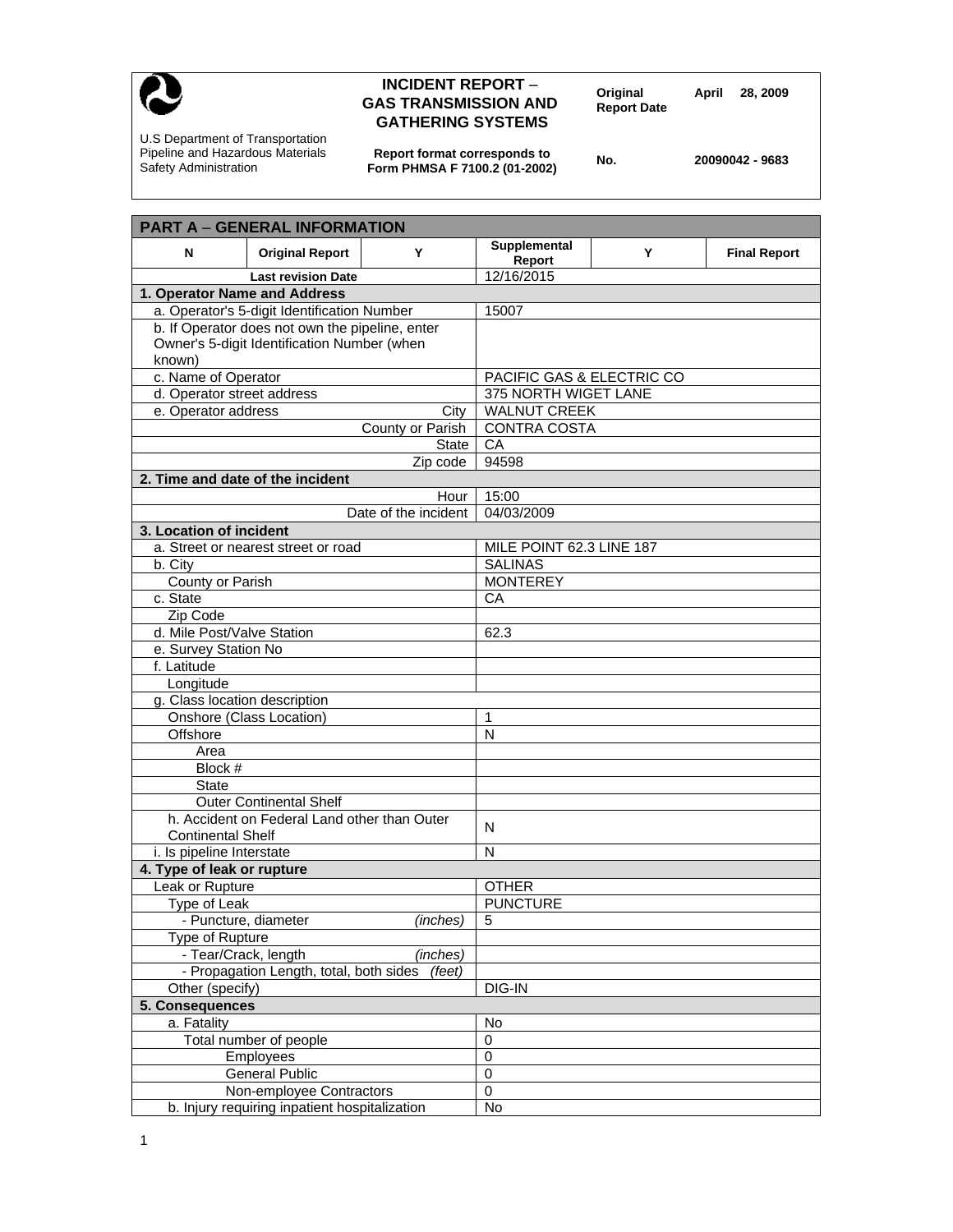| Total number of people                            | 0                                       |
|---------------------------------------------------|-----------------------------------------|
| Employees                                         | $\mathbf 0$                             |
| <b>General Public</b>                             | $\mathbf 0$                             |
| Non-employee Contractors                          | 0                                       |
| c. Property damage/loss (estimated)               | Yes                                     |
| \$<br>Total                                       | 1,510,000                               |
| \$<br>Gas loss                                    | 10,000                                  |
| $\overline{\mathcal{S}}$<br>Operator damage       | 1,200,000                               |
| Public/private property damage<br>\$              | 300,000                                 |
| d. Release Occurred in a 'High Consequence        |                                         |
| Area'                                             | N                                       |
| e. Gas Ignited / Gas did not ignite               | Gas did not Ignite                      |
| f. Explosion / No Explosion                       | NO EXPLOSION                            |
| g. Evacuation (general public only)               | N                                       |
| Number of people                                  | 0                                       |
| <b>Evacuation Reason</b>                          |                                         |
|                                                   |                                         |
| 6. Elapsed time until area was made safe          |                                         |
| Hours                                             | $\overline{2}$                          |
| <b>Minutes</b>                                    | $\Omega$                                |
| 7. Telephone Report                               |                                         |
| <b>NRC Report Number</b>                          | 901900                                  |
| Date                                              | 04/03/2009                              |
| 8. Pressure                                       |                                         |
| a. Estimated pressure at point and time of        | 300.00                                  |
| incident<br>(PSIG)                                |                                         |
| b. Max. allowable operating pressure (MAOP)       |                                         |
| (PSIG)                                            | 313.00                                  |
| c. MAOP established by 49 CFR section             |                                         |
| d. Did an over pressurization occur relating to   |                                         |
| the incident?                                     | N                                       |
| <b>PART B - PREPARER AND AUTHORIZED SIGNATURE</b> |                                         |
| Preparer's Name                                   | <b>LAURENCE DENISTON</b>                |
| Preparer's Title                                  |                                         |
| Area Code and Telephone Number                    | 9259744313                              |
| Preparer's E-mail Address                         | LCD1@PGE.COM                            |
| Area Code and Facsimile Number                    | 9259744214                              |
|                                                   |                                         |
| <b>PART C - ORIGIN OF THE INCIDENT</b>            |                                         |
| 1. Incident occurred on                           |                                         |
| 2. Failure occurred on                            | <b>BODY OF PIPE</b>                     |
| Other (specify)                                   |                                         |
| 3. Material involved (pipe, fitting, or other     | <b>STEEL</b>                            |
| component)                                        |                                         |
| Plastic failure was                               |                                         |
| a. ductile                                        | N                                       |
| b. brittle                                        | N                                       |
|                                                   | $\mathsf{N}$                            |
| c. joint failure                                  |                                         |
| Material other than plastic or steel              |                                         |
| 4. Part of the system involved in incident        | ONSHORE PIPELINE, INCLUDING VALVE SITES |
| Other (specify)                                   |                                         |
| 5. Year the pipe or component which failed was    | 1952                                    |
| installed                                         |                                         |
| <b>PART D - MATERIAL SPECIFICATION</b>            |                                         |
| 1. Nominal pipe size (NPS)<br>(inches)            | 8.00                                    |
| 2. Wall thickness inches                          |                                         |
| 3. Specification                                  |                                         |
| <b>SMYS</b>                                       |                                         |
| 4. Seam type                                      |                                         |
| 5. Valve type                                     |                                         |
| 6. Pipe or valve manufactured by                  |                                         |
| in year                                           |                                         |
| <b>PART E - ENVIRONMENT</b>                       |                                         |
| 1. Area of incident                               | UNDER GROUND                            |
|                                                   |                                         |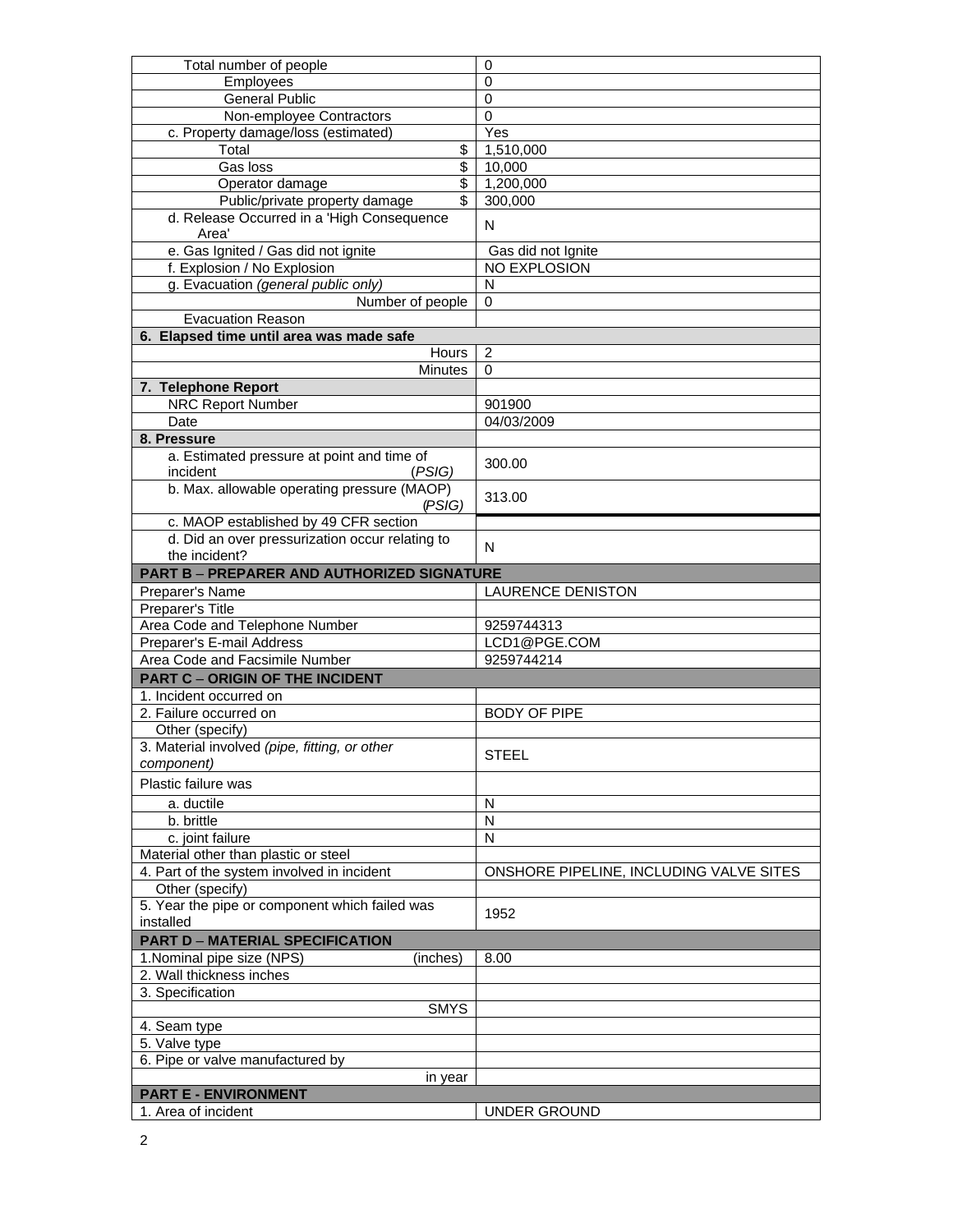| Other (specify)                                   |                       |
|---------------------------------------------------|-----------------------|
| Depth of cover<br>(inches)                        |                       |
| <b>PART F - APPARENT CAUSE</b>                    |                       |
| <b>F1-CORROSION</b>                               |                       |
| 1. External Corrosion                             |                       |
| 2. Internal Corrosion                             |                       |
| Complete items a-e where applicable               |                       |
| a. Pipe Coating                                   |                       |
| b. Visual Examination                             |                       |
| Other (specify)                                   |                       |
| c. Cause of Corrosion                             |                       |
| Other (specify)                                   |                       |
| d. Was corroded part of pipeline considered to    |                       |
| be under cathodic protection prior to discovering |                       |
| incident?                                         |                       |
| <b>Year Protection Started</b>                    |                       |
| e. Was pipe previously damaged in the area of     |                       |
| corrosion?                                        |                       |
| How long prior to incident?<br>Years              |                       |
| <b>Months</b>                                     |                       |
| <b>F2-NATURAL FORCES</b>                          |                       |
| 3. Earth Movement                                 |                       |
| Description                                       |                       |
| Other (specify)                                   |                       |
| 4. Lightning                                      |                       |
| 5. Heavy Rains/Floods                             |                       |
| Description                                       |                       |
| Other (specify)                                   |                       |
| 6. Temperature                                    |                       |
| Description                                       |                       |
| Other (specify)                                   |                       |
| 7. High Winds                                     |                       |
| <b>F3 - EXCAVATION</b>                            |                       |
| 8. Operator Excavation Damage (including their    |                       |
| contractors) / Not Third Party                    |                       |
| 9. Third Party Excavation Damage                  | Yes                   |
| a. Excavator group                                | <b>GENERAL PUBLIC</b> |
| b. Type                                           | LANDOWNER             |
| Other (specify)                                   |                       |
| c. Did operator get prior notification of         |                       |
| excavation activity?                              |                       |
|                                                   | N                     |
| Date received                                     | day<br>mo.<br>yr.     |
| Notification received from                        |                       |
| d. Was pipeline marked?                           | Y                     |
| Temporary markings                                |                       |
| Permanent markings                                | Y                     |
| Marks were                                        | <b>ACCURATE</b>       |
| Were marks made within required time?             |                       |
| <b>F4-OTHER OUTSIDE FORCE DAMAGE</b>              |                       |
| 10. Fire/Explosion as primary cause of failure    |                       |
| Description                                       |                       |
| 11. Car, truck or other vehicle not relating to   |                       |
| excavation activity damaging pipe                 |                       |
| 12. Rupture of Previously Damaged Pipe            |                       |
| 13. Vandalism                                     |                       |
| <b>F5 - MATERIAL AND WELDS</b>                    |                       |
| <b>Material</b>                                   |                       |
| 14. Body of Pipe                                  |                       |
| Description                                       |                       |
| Other (specify)                                   |                       |
| 15. Component                                     |                       |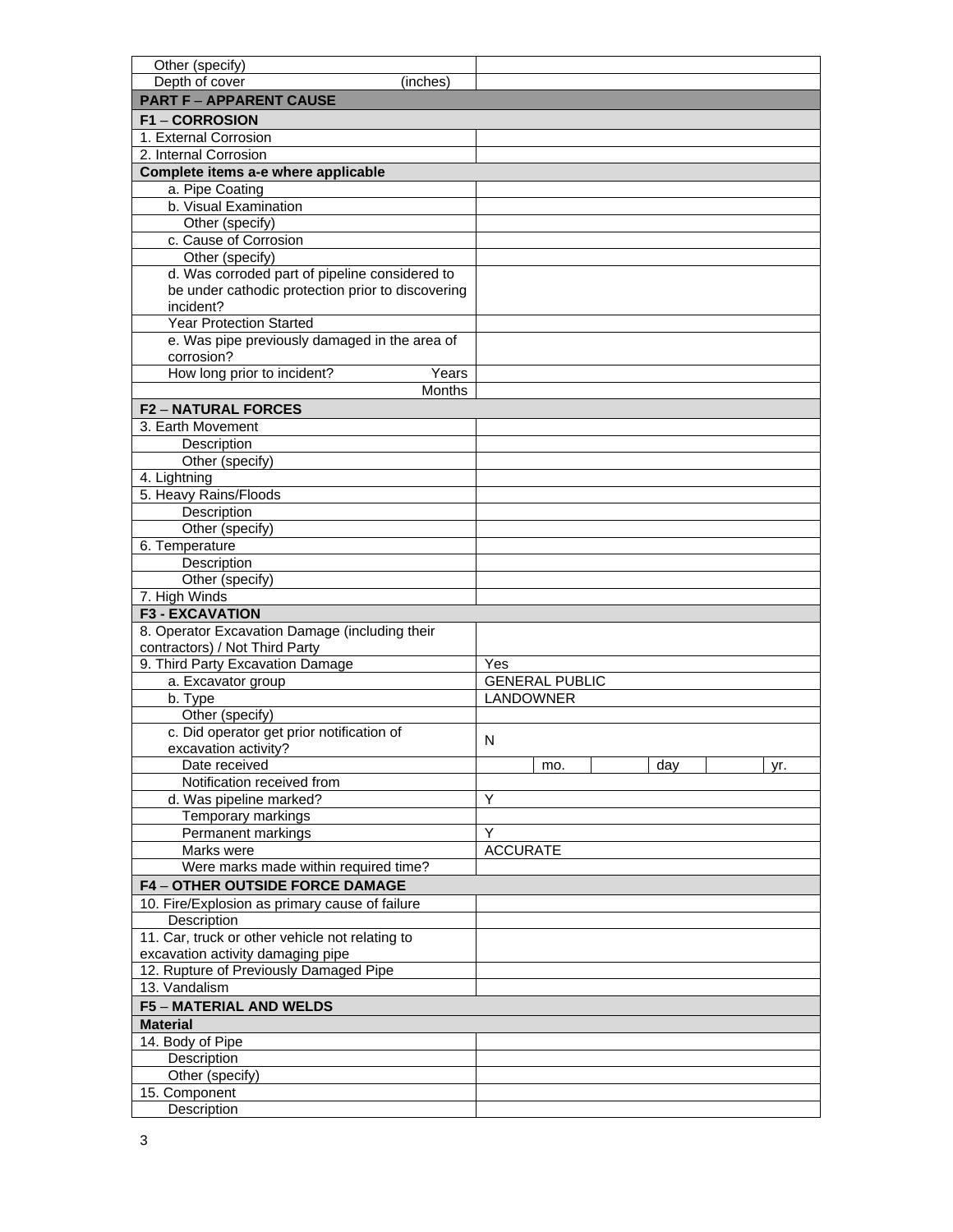| Other (specify)                                                                                                                                                             |                |  |
|-----------------------------------------------------------------------------------------------------------------------------------------------------------------------------|----------------|--|
| 16. Joint                                                                                                                                                                   |                |  |
| Description                                                                                                                                                                 |                |  |
| Other (specify)                                                                                                                                                             |                |  |
| Weld                                                                                                                                                                        |                |  |
| 17. Butt                                                                                                                                                                    |                |  |
| Description                                                                                                                                                                 |                |  |
| Other (specify)                                                                                                                                                             |                |  |
| 18. Fillet                                                                                                                                                                  |                |  |
| Description                                                                                                                                                                 |                |  |
| Other (specify)                                                                                                                                                             |                |  |
| 19. Pipe Seam                                                                                                                                                               |                |  |
| Description                                                                                                                                                                 |                |  |
| Other (specify)                                                                                                                                                             |                |  |
| Complete a-g if you indicate any cause in part F5                                                                                                                           |                |  |
| a. Type of failure                                                                                                                                                          |                |  |
| <b>Construction Defect</b>                                                                                                                                                  | <b>NO DATA</b> |  |
| Description                                                                                                                                                                 |                |  |
| <b>Material Defect</b>                                                                                                                                                      | <b>NO DATA</b> |  |
| b. Was failure due to pipe damage sustained in                                                                                                                              |                |  |
| transportation to the construction or fabrication site?                                                                                                                     |                |  |
| c. Was part which leaked pressure tested before                                                                                                                             |                |  |
| incident occurred?                                                                                                                                                          |                |  |
| d. Date of test                                                                                                                                                             |                |  |
| Month                                                                                                                                                                       |                |  |
| Day                                                                                                                                                                         |                |  |
| Year                                                                                                                                                                        |                |  |
| e. Test medium                                                                                                                                                              |                |  |
| Other (specify)                                                                                                                                                             |                |  |
| f. Time held at test pressure<br>hr                                                                                                                                         |                |  |
| g. Estimated test pressure at point of incident                                                                                                                             |                |  |
| (PSIG)                                                                                                                                                                      |                |  |
| <b>F6 - EQUIPMENT AND OPERATIONS</b>                                                                                                                                        |                |  |
| 20. Malfunction of Control/Relief Equipment                                                                                                                                 |                |  |
| Description                                                                                                                                                                 |                |  |
| Other (specify)                                                                                                                                                             |                |  |
| 21. Threads Stripped, Broken Pipe Coupling                                                                                                                                  |                |  |
| Description                                                                                                                                                                 |                |  |
| Other (specify)                                                                                                                                                             |                |  |
| 22. Ruptured or Leaking Seal/Pump Packing                                                                                                                                   |                |  |
| 23. Incorrect Operation                                                                                                                                                     |                |  |
| a. Type                                                                                                                                                                     |                |  |
| Other (specify)                                                                                                                                                             |                |  |
| b. Number of employees involved who failed post-incident test                                                                                                               |                |  |
| Drug test                                                                                                                                                                   |                |  |
| Alcohol test                                                                                                                                                                |                |  |
| c. Were most senior employee(s) involved                                                                                                                                    |                |  |
| qualified?                                                                                                                                                                  |                |  |
| d. Hours on duty                                                                                                                                                            |                |  |
| F7-OTHER                                                                                                                                                                    |                |  |
| 24. Miscellaneous                                                                                                                                                           |                |  |
|                                                                                                                                                                             |                |  |
|                                                                                                                                                                             |                |  |
| Description                                                                                                                                                                 |                |  |
| 25. Unknown<br>Description                                                                                                                                                  |                |  |
|                                                                                                                                                                             |                |  |
| <b>PART G - NARRATIVE DESCRIPTION OF FACTORS CONTRIBUTING TO THE EVENT</b>                                                                                                  |                |  |
| ON 4/3/09 AT APPROXIMATELY 1500 HOURS A FARMER RIPPING AN AGRICULTURE FIELD DUG                                                                                             |                |  |
| INTO LINE 187 NEAR MILE POST 62.3 IN SALINAS. USA WAS REQUIRED, BUT WAS NOT NOTIFIED.<br>THE LINE WAS AN 8" STEEL DISTRIBUTION FEEDER MAIN OPERATING AT 300 PSI. THERE WERE |                |  |
| NO INJURIES OR FATALITIES AND NO SIGNIFICANT NEWS MEDIA PRESENT. AT APPROXIMATELY                                                                                           |                |  |
| 2100 HOURS ON 4/3/09 IT WAS DETERMINED THAT DUE TO THE NUMBER OF CUSTOMERS OUT OF                                                                                           |                |  |
| SERVICE AND THAT THE LNG TRAILER WAS MOBILIZED TO ASSIST IN PROVIDING NATURAL GAS                                                                                           |                |  |
|                                                                                                                                                                             |                |  |